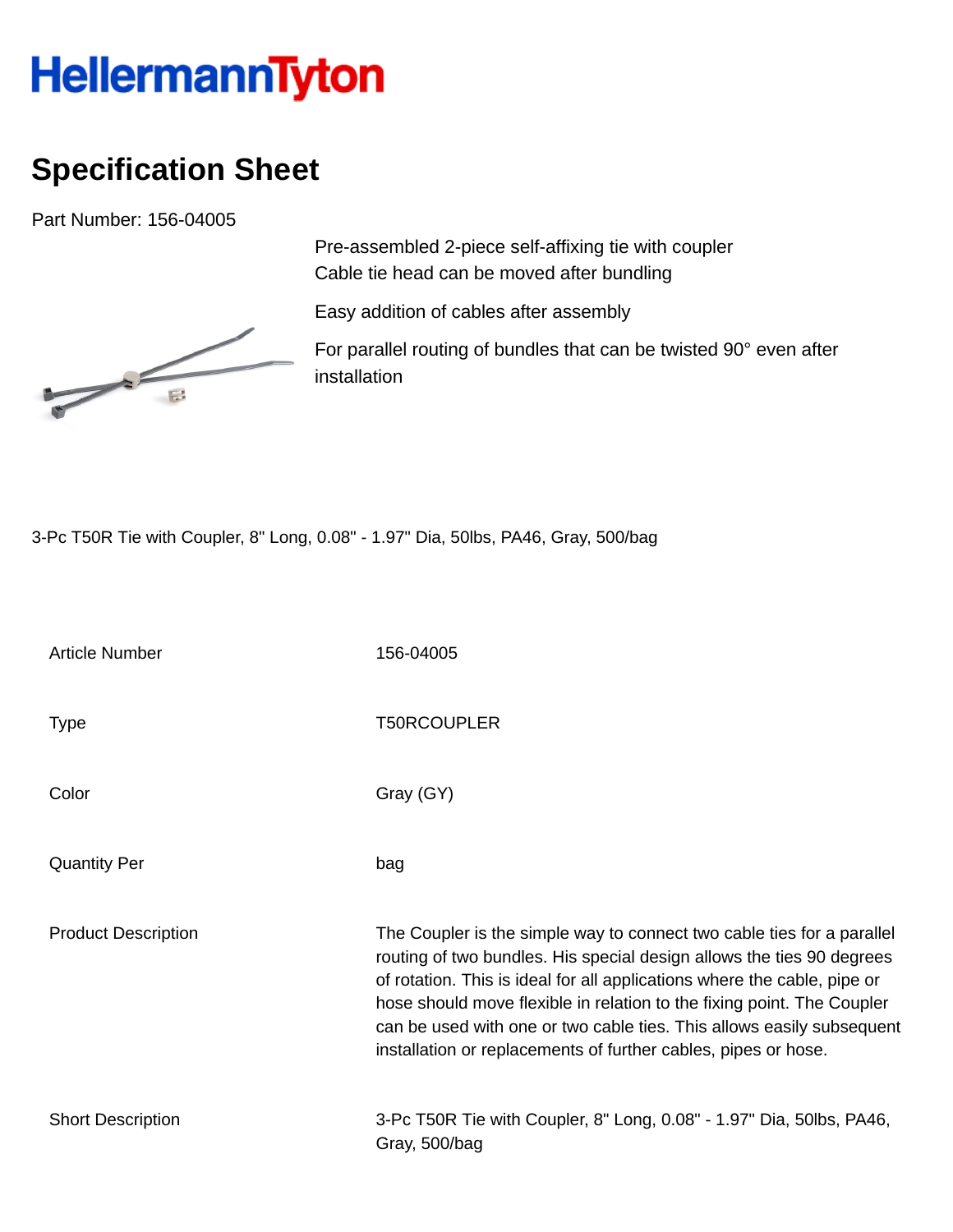| Minimum Tensile Strength (Imperial)     | 50.0                   |
|-----------------------------------------|------------------------|
| Minimum Tensile Strength (Metric)       | 225.0                  |
| Length L (Imperial)                     | 7.874                  |
| Length L (Metric)                       | 202.0                  |
| <b>Identification Plate Position</b>    | none                   |
| <b>Tie Closure</b>                      | plastic pawl           |
| Variant                                 | <b>Inside Serrated</b> |
| Width W (Imperial)                      | 0.18                   |
| Width W (Metric)                        | 4.6                    |
| <b>Bundle Diameter Min (Imperial)</b>   | 0.08                   |
| <b>Bundle Diameter Min (Metric)</b>     | 2.0                    |
| <b>Bundle Diameter Max (Imperial)</b>   | 1.97                   |
| <b>Bundle Diameter Max (Metric)</b>     | 47.0                   |
| Bundle Diameter 1st Loop Max (Imperial) | 1.97                   |
| Bundle Diameter 1st Loop Max (Metric)   | 50.0                   |